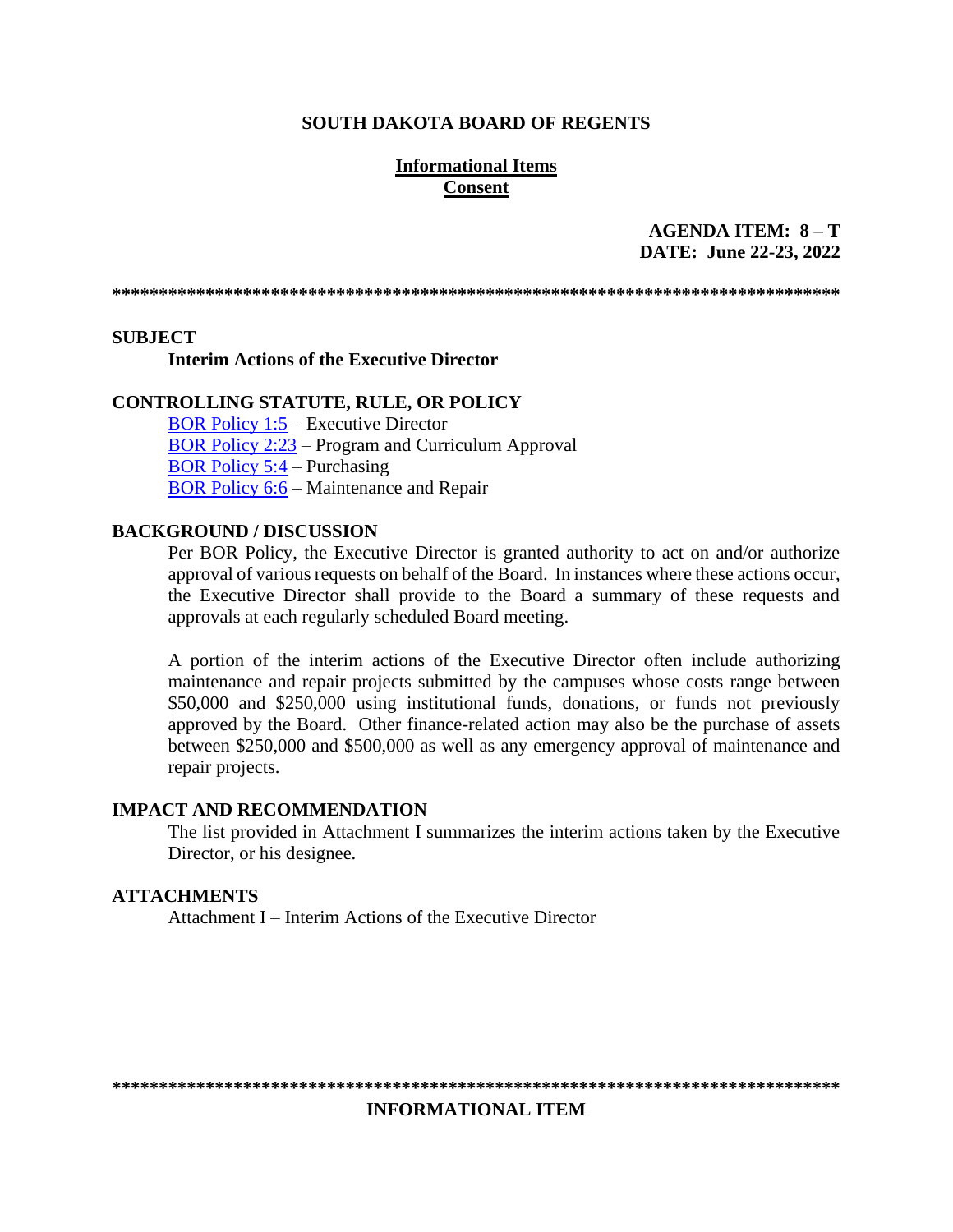# **INTERIM ACTIONS**

## **Maintenance and Repair Projects** (\$50,000 - \$250,000)

## **Northern State University**

**Dacotah Hall – Alteration to Art Department Space (DH209):** NSU requests approval to realign \$55,000 of unused FY21 HEFF funds to pay for alterations to walls, ceilings, and lights to accommodate the art program.

**McArthur Welsh – Parking Lot Replacement:** NSU requests approval to use \$160,000 of local funds to replace the McArthur Welsh parking lot with new asphalt.

## **South Dakota State University**

**Animal Dairy Research – Veterinary Clinical Skills and Surgical Training Room:** SDSU requests approval to use \$100,000 of Foundation funds and \$134,500 of local funds to provide for the minor demolition of room finishes and installation of surgical lights, vinyl coated ceiling tile, epoxy floor finish, and simulated surgical air and vacuum. SDSU will design and build the \$234,500 project with agency labor and requests delegation of the project.

**Dana J**. **Dykhouse Stadium and University Policy Department – Roof Repairs:** SDSU requests the use of \$119,400 of funds provided by insurance to clean the existing EPDM by pressure washing the surface to remove any loose debris and dirt. All existing flashings, loose fasteners, penetrations, and HVAC units will be inspected to ensure all potential leak points are secure. 838 Supreme will be installed at all flashing details. 838 Supreme coating will be applied in two coats at a rate of .75 gallons per square foot per applied coat. The 838 Supreme Coatings will provide a 10-year warranty.

### **University of South Dakota**

**University of South Dakota Sioux Falls – Black Top Paving of Parking Lots:** USD requests approval to use \$62,112.70 of local funds to improve the parking lots at USDSF. All lots will receive the following work: mastic joint repair, crack sealing, seal coating, and re-striping per existing layout and colors. In addition, there will also be 187 square yards of asphalt patching between lots B and C.

**ARPA Funded Projects** (Approved at BOR0821, 8-A. Legislative Approval 22.S.B.50)

### **Black Hills State University**

BHSU requests approval to use \$750,000 in ARPA funds to correct the storm water drainage issues from the Jonas commuter parking lot to the storm water drainage ditch by Bordeaux Hall. The plan is to increase the size of the drop inlet and drainage on the Jonas Academic side and pour a concrete catch basin at the drop outlet by the Bordeaux Hall bridge, where it pours into the flood plain drainage ditch.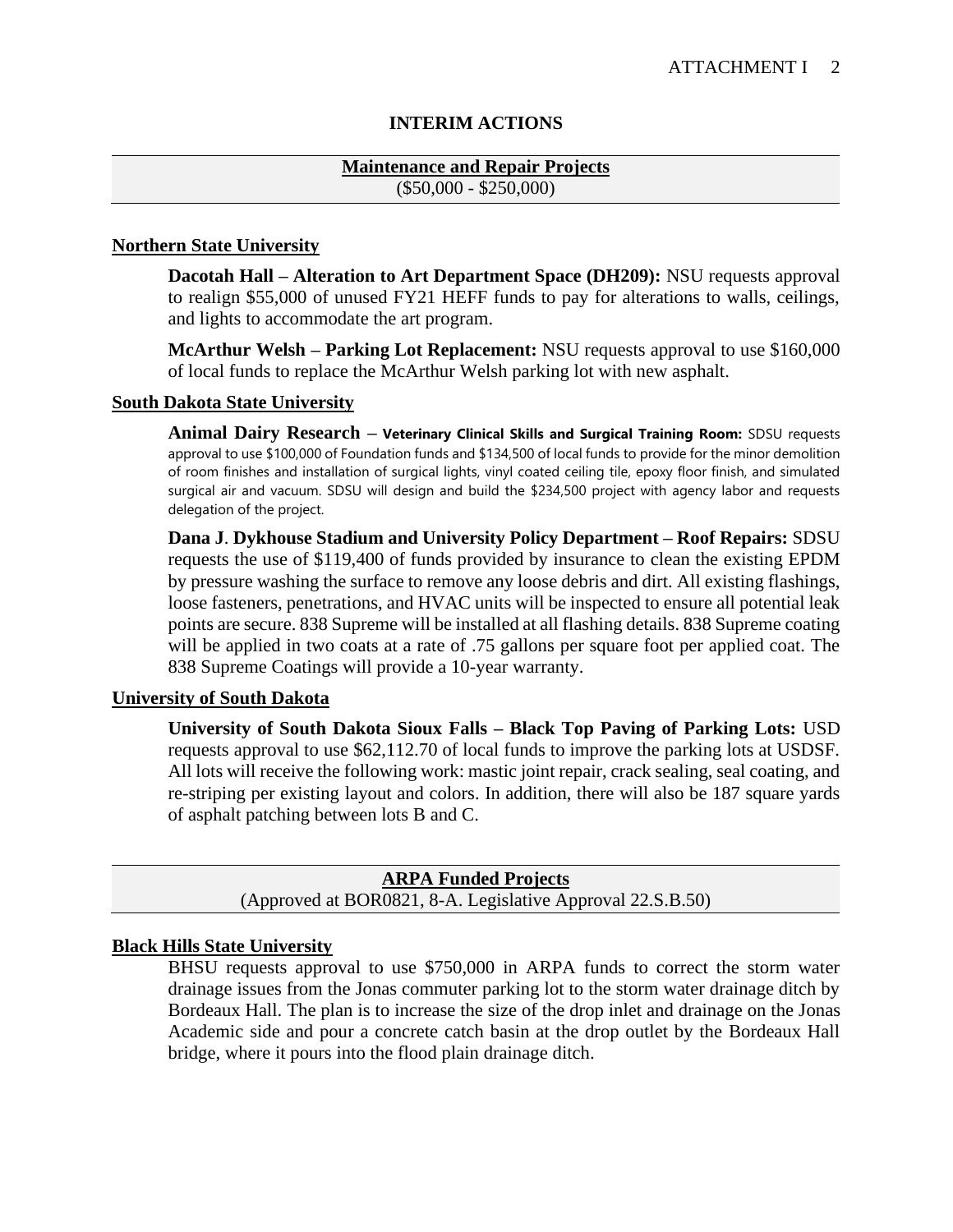### **Northern State University**

NSU requests approval to use \$78,000 in ARPA funds to install drain inlets on the west side of Kline Street walk to improve drainage.

### **South Dakota State University**

SDSU requests approval to use \$300,000 in ARPA funds for the full design and construction to upgrade the storm sewer from Jackrabbit Green, east along Briggs Library, to a location at the NE corner of the building. General scope includes installing new 42' RCP to replace the existing line and increase capacity. In order to minimize conflicts and coordinate installations, this work is included with the project to run new steam lines to Briggs Library (OSE#R032—08X). This project was bid as an alternate under R0321— 06X and awarded to Clark Drew Construction for the amount of \$254,998. Campus resources related to planning are funded by the steam line project, R0321—06X.

SDSU requests the approval to use \$1,000,000 in ARPA funds and \$39,963.25 in local funds for the full design and construction to replace the 8-inch ACM water main on the Jackrabbit Green from Briggs Library to the east at Miller Wellness Center and north to North Campus Drive. Work will include hiring a consulting engineer for planning and design, and the project will be publicly bid. Campus resources related to planning will be funded by the local funds portion of this project.

SDSU requests approval to use \$600,000 in ARPA funds and \$33,943 in carried-over FY18 Fee M&R funds for the full design and construction of an outlet weir for the retention pond at the northwest corner of campus. This project was previously designed in 2019 but was not bid. This request includes working with the consulting engineer who performed the design to issue the project for bidding, and the project will be publicly bid. Campus resources related to planning will be funded by the Fee M&R portion of this project.

SDSU requests approval to use \$2,500,000 in ARPA funds for the full design and construction to replace and or rehabilitate portions of the campus sanitary sewer system. Areas in need of rehabilitation have been identified in a system study performed in 2019. Work will include hiring a consulting engineer for planning and design, and the project will be publicly bid and completed in phases. The general scope of the project includes replacement of failing segments of pipe, rebuilding or replacing select man-holes, relining pipe where appliable, and removing storm sewer infiltration and inflow where identified. Phase one will install a domestic water line to Lincoln Music Hall, which was bid as an alternate under project R0321—06X and awarded to Clark Drew Construction for the amount of \$113,810. Campus resources related to planning will be funded by FY22 General Fund planning and design funds in the amount of \$125,000.

SDSU requests approval to use \$2,700,000 in ARPA funds for the full design and construction of the replacement of the aged 8-inch cast iron water main from the intersection of 11<sup>th</sup> Street and Medary Avenue, west to the parking lot behind Enrollment Services building, south to 9ths Street, and back east to the east side of Medary Avenue by the Coughlin Campanile. Work will include hiring a consulting engineer for planning and design and the project will be publicly bid. Campus resources related to planning will be funded by FY22 General Fund planning and design funds in the amount of \$140,000.